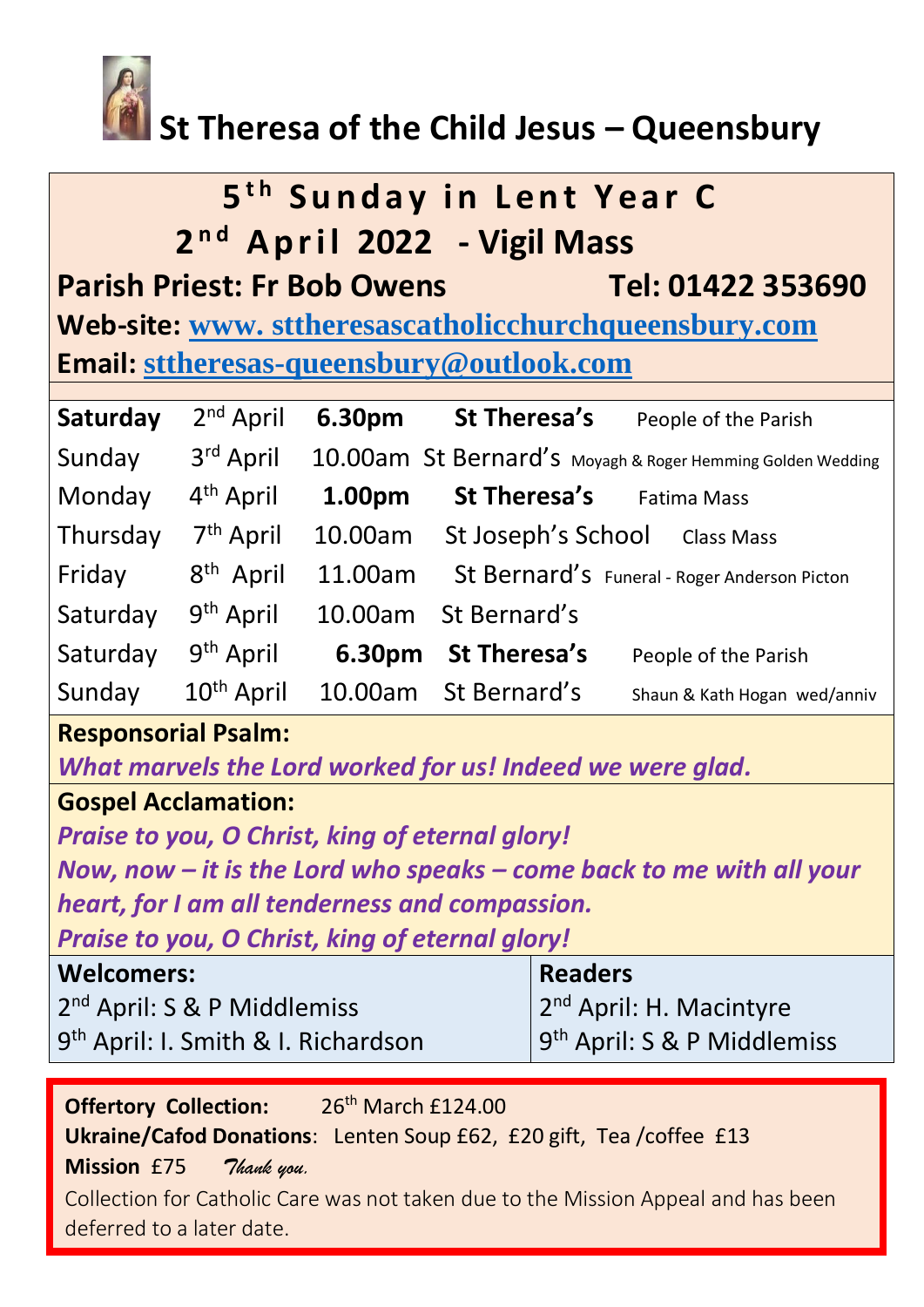

**The Pope's Prayer Intention for April – Health Care Workers**  We pray for health care workers who serve the sick and the elderly, especially in the poorest countries ; may they be adequately supported by governments and local communities**.**

**Please keep in mind all those who are in need in our prayers for whatever reason especially - St Theresa's** - Inge Parkinson, the Hales family, Anne-Marie, Noah Brown and family, Sophie Middlemiss, Frank & Betty Mackrill, Cath & David Hodgson, Madelaine Hickinson, Irene Whitfield and many special intentions. **St Bernard's** – Barbara McDonald, Jean Barraclough, Francis Marshall and Dave Sutcliffe.

**Those who have died recently**: Fr John Gott, John Picton, Muriel Gatenby **Those whose anniversaries occur about this time**:

## **ST. THERESA'S PARISH EVENTS**

#### **HALL ACTIVITIES: wb 4th April There will be a raffle for an Easter hamper in the porch today. Tickets £1 each. AKA dance**  Saturday morning in the Hall. **There will be tea/ coffee in the FATIMA MASS** – Monday **Example 2 Lines Church Hall after evening Mass.** 1pm followed by tea & biscuits.  $\overline{\mathsf{I}}$ **SINGING**: Monday- $2.30 - 3.30$ pm **Craft Group** - Tuesday at 1.30pm 5 th April - Easter rabbits or cats. Contact Cath Cooper for further information 01274 882988 Ϊ **St Theresa's Playgroup** – meets in the hall every Tuesday and Thursday in term time from 9.15am to 11.15am. Children aged 0 to preschool. £2 per child. ٦

**All proceeds for Cafod/ Ukraine**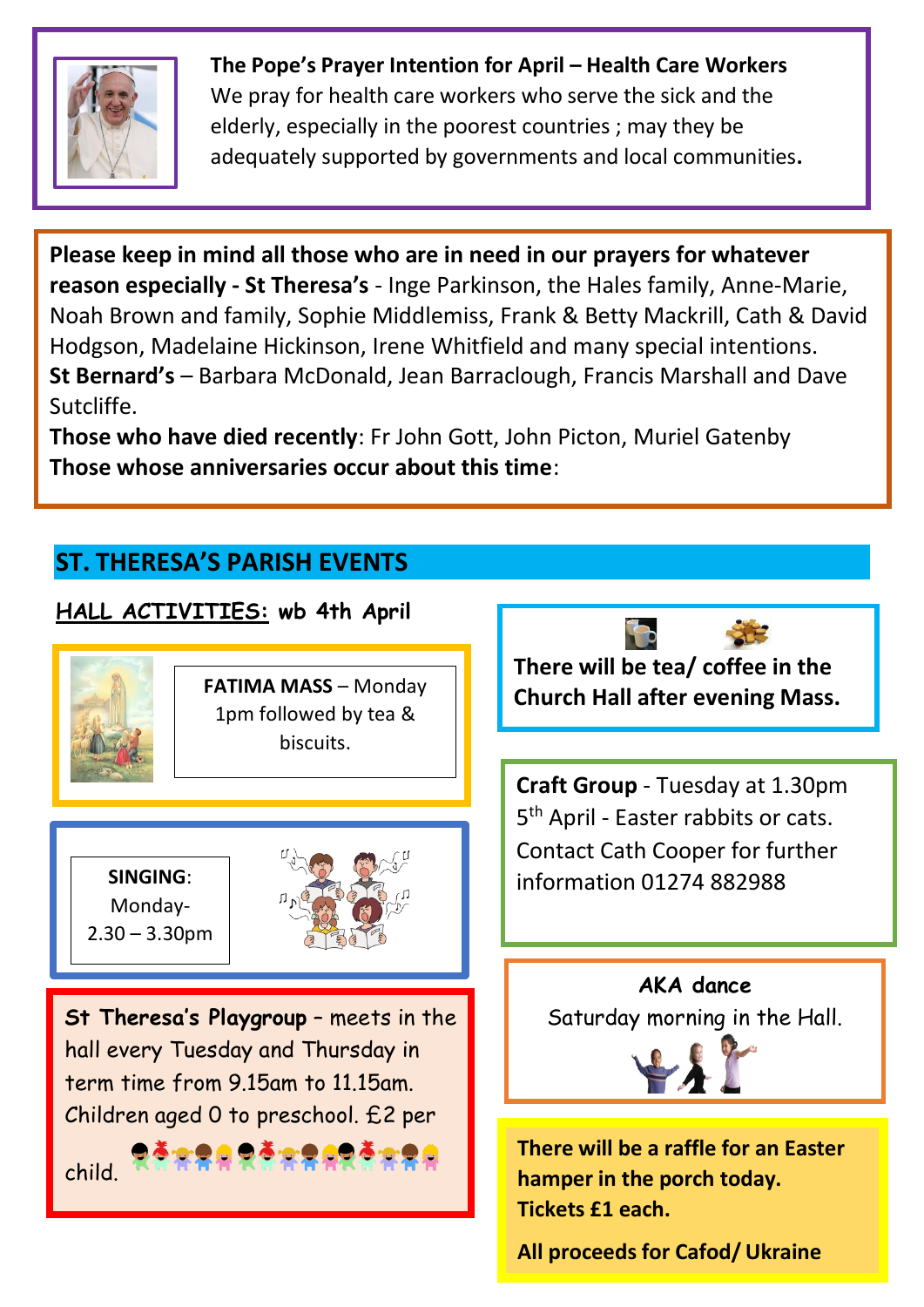The Three Pillars of Lent, given to us by Jesus in the Sermon on the Mount in St Matthew's Gospel, read on Ash Wednesday are:

**PRAYER FASTING ALMS GIVING** These are the key to Lent being a productive preparation for Easter.

*1* booked in advance and your intention Mass intentions: I can understand people ask for specific days for their Mass intentions but some are already may come later than requested. Fr. Bob

### **OUR LADY OF THE ROSARY**

When Our Lady appeared to the children at Fatima she asked the children to pray the Rosary every day to bring peace to the world and an end to war.

MONDAY & SATURDAYS – The Joyful Mysteries TUESDAYS & FRIDAYS – the Sorrowful Mysteries WEDNESDAYS & SUNDAYS – The Glorious **Mysteries** THURSDAYS – The Mysteries of Light

## *DEANERY EVENTS: [www.halifax-deanery.org.uk](http://www.halifax-deanery.org.uk/)*

SVP has a group at St Mary's – contact 07512011440 **First Holy Communion** in own parishes

Brew and Chat  $-2<sup>nd</sup>$  Monday of the month at St Columba's Church.

Deanery Confessions all day at St Mary's Church, Gibbet Street on **Saturday 9th April** between **9am and 6pm** 

#### **ST BERNARD'S PARISH**

Coffee after 10am Mass on Sundays April 3rd Music & Readings for Holy Week 4.30pm  $10^{th}$  April – Easter Egg Raffle

### **DIOCESAN EVENTS www.dioceseofleeds.org.uk**

**Friday 1st July to Thursday 7th July 2022 - Lourdes Pilgrimage** with Tangney Tours. More information and booking forms will be sent soon and the Covid situation will be kept under review. (Flier in the Church porch)

**CATHOLIC CARE** : the Government has announced some details to support the Ukrainian Humanitarian Crisis. The 'Homes for Ukraine Scheme' gives individuals the opportunity to host Ukrainian refugees within their home or another property they may have available. If you are interested in the scheme the first step is to register on this matching portal <https://www.homesforukraine.org.uk/>The second step is to register with the Government via the following, website<https://homesforukraine.campaign.gov.uk/>This will allow safety checks on prospective hosts and their accommodation. Sponsors will provide accommodation for a minimum of 6 months and currently a maximum of 12 months. The Government is offering an optional 'thank you' payment of £350 per month. Catholic Care will be providing some training to hosts. The options for supporting Ukrainian Refugees are now: Donate money, hosting a refugee/ family and being part of the Community Sponsorship when details are announced. For further details contact sue.parsons@catholic-care.org.uk.